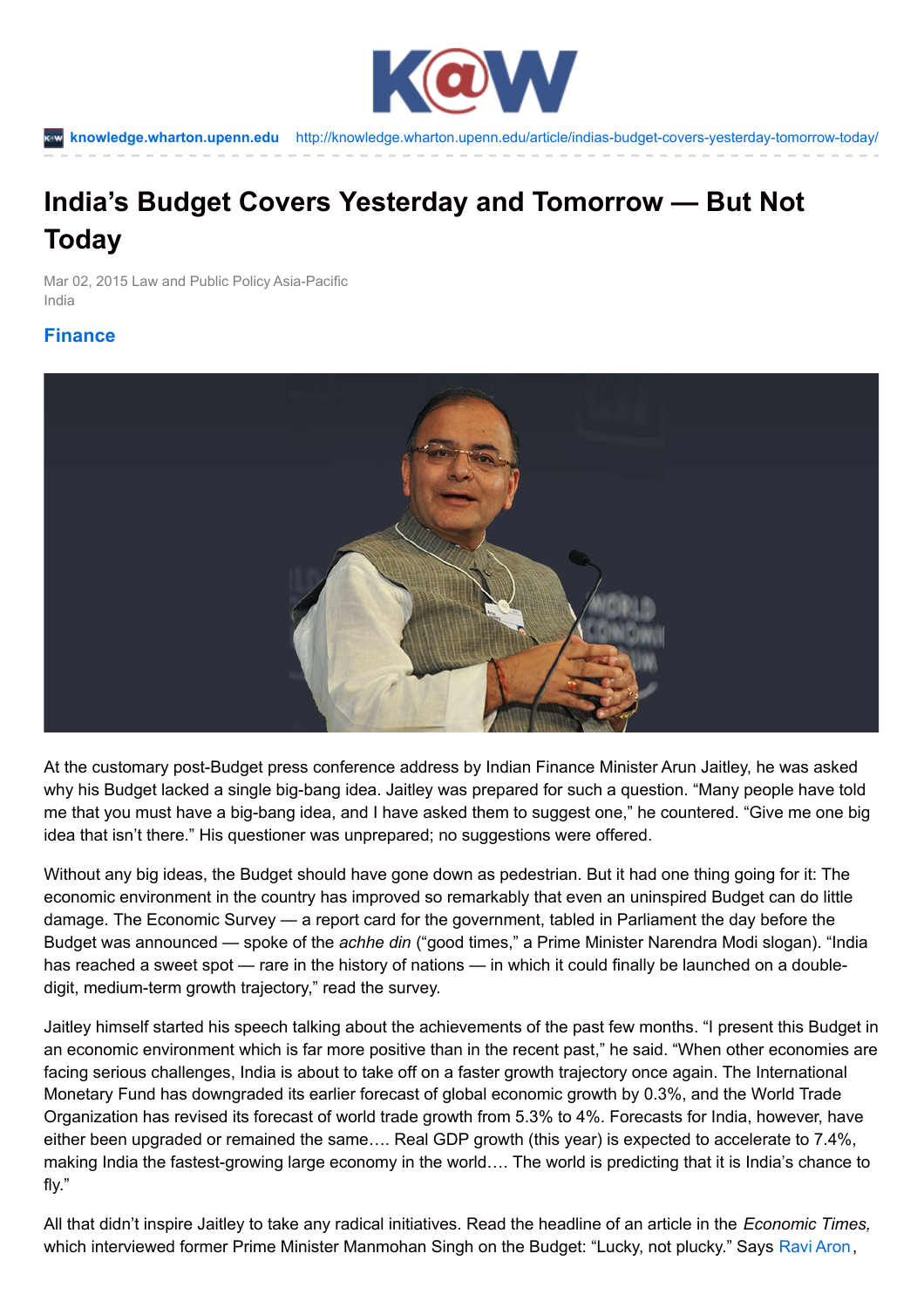professor at Johns Hopkins Carey Business School: "This Budget is a significant improvement in many aspects but it is not a 'big leap forward reform Budget' of the kind presented by [then Prime Minister] P.V. Narasimha and Manmohan Singh [then finance minister] in 1991."

Jaitley noted that his government had introduced the Jan Dhan Yojana (a program for financial inclusion), undertaken coal auctions (earlier mired in corruption and court cases) and launched the Swachh Bharat (Clean India) program. "They have been successful so far in these initiatives," says J.N. [Mukhopadhyaya](http://www.jdbimanagement.org.in/dmessage.php), director of the J.D. Birla Institute department of management. "But all this started months ago. What does it have to do with this Budget? It's all yesterday's Budget."

*"It's all yesterday's Budget [and] tomorrow's Budget. Where is today's Budget?"–J.N. Mukhopadhyaya*

"We are now embarked on two more game-changing reforms — GST (Goods and Services Tax) and what the Economic Survey has called the JAM Trinity — Jan Dhan, Aadhaar (a unique identification number) and Mobile to implement direct transfer of benefits [to the underprivileged]," said Jaitley. "GST will put in place a state-of-theart indirect tax system by April 1, 2016. The JAM Trinity will allow us to transfer benefits in a leakage-proof, welltargeted and cashless manner." According to D. Shivakumar, chairman and CEO of PepsiCo India: "GST will change the way India manufactures, supplies and distributes goods and services."

"All that is tomorrow's Budget," says Mukhopadhyaya. "Where is today's Budget?"

Investors in the stock market also seemed to feel that there wasn't really a Budget they could pass judgment on. The day before the Budget announcement, the Bombay Stock Exchange Sensitive Index (Sensex) rose 473 points or 1.65%, to close at 29,200. On Budget day, from a pre-Budget high of 29,492, it fell at one stage to 28,890, to finally end the day at a higher 29,361 (a gain of 141 points or 0.48%). "It took some time for the market to understand that there were many positives," says Bundeep Singh Rangar, chairman of London-based consulting firm IndusView.

The next trading day — March 2 — the Sensex climbed, then fell and kept up its gyrations throughout the day. The factor that was doing most of the damage to the index was cigarette manufacturer ITC; Jaitley has increased excise on cigarettes between 15% and 25%. ITC is an isolated case; both Deutsche Bank and Citigroup have set the December 2015 Sensex target at 33,000, a 10%-plus increase over present levels. The markets don't need a big bang.

#### **Incremental Steps**

But anyone who had read the Economic Survey would not be holding his or her breath for a big bang. The Survey had argued that "creative incrementalism could cumulate to Big Bang reform." The government has issued several ordinances — the most controversial being one on land reform — that have to be cleared by Parliament. Adding a big bang to the Budget would have created another hot potato.

"," says Saikat [Chaudhuri](http://knowledge.wharton.upenn.edu/faculty/saikatc/), Wharton adjunct professor of [management](http://mackinstitute.wharton.upenn.edu/) and executive director of the Mack Institute for Innovation Management. "Just look at his track record. Modi's development strategy in Gujarat [where he served as chief minister] had three elements. First, creating infrastructure and land banks for several years before aggressively courting investors and publicizing his industrialization achievements. Second, providing administrative efficiency. Third, enacting policy changes over time.

"Given his success and experience with that model, he is probably going to adopt a similar approach at the national level as well to the extent possible," Chaudhuri continues. "The challenge is two-fold: Conditions in other parts of India are not the same as in Gujarat. It has, for instance, an innately entrepreneurial and risk-taking culture as well as swathes of fairly arid land. More importantly, Modi's development model essentially requires two terms, one for building the foundation and the second for ramping up growth. But ensuring a re-election at the national level is much more difficult than at the state level. This is especially hard, given his penchant for avoiding populist measures."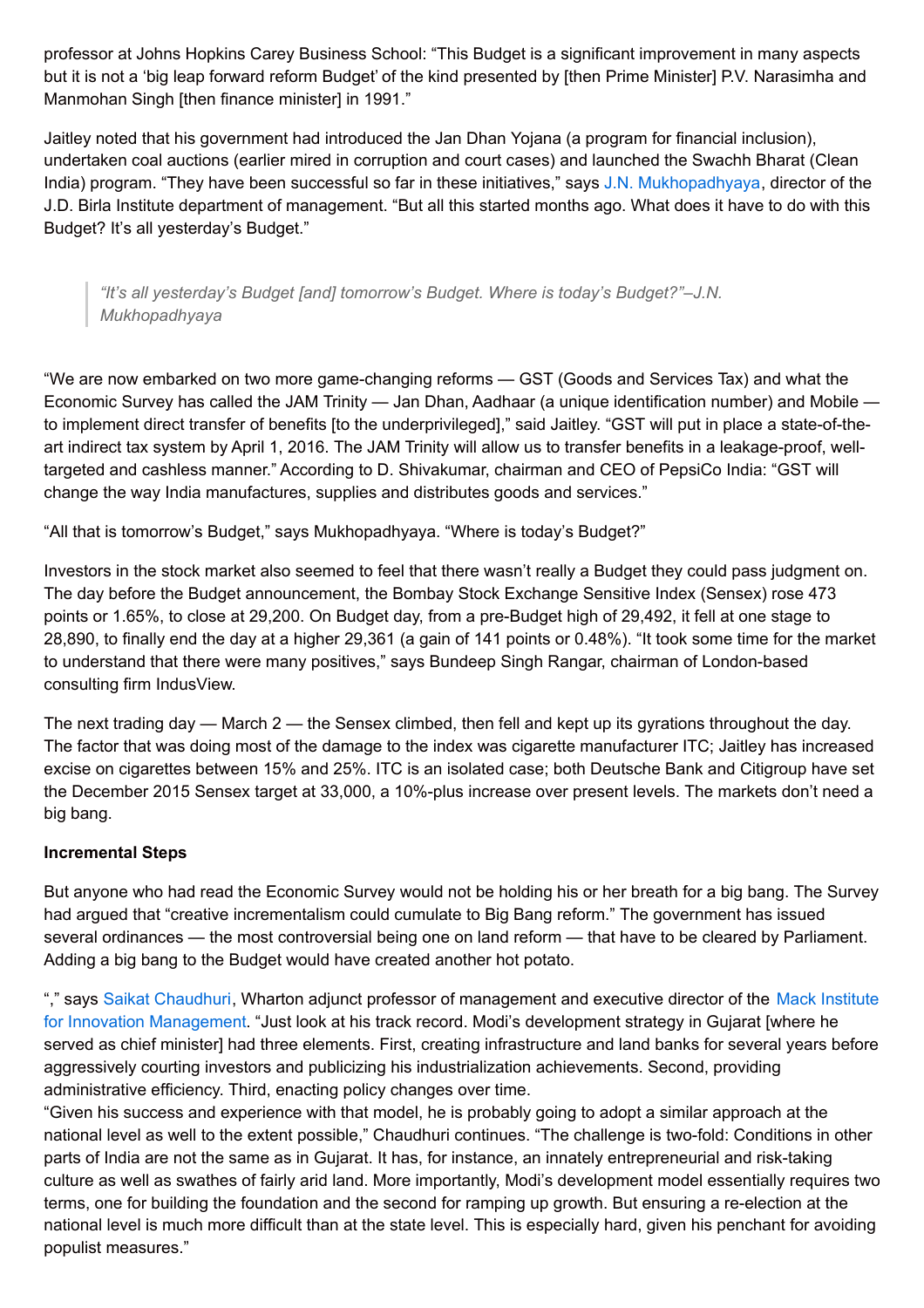#### **Looking at the Long Term**

If you accept the absence of a big bang, things start falling in place. "This Budget is the first chapter of a series of measures over the next few years," says Shivakumar. Adds Rajesh [Chakrabarti](http://www.isb.edu/faculty-research/faculty/directory/chakrabarti-rajesh), executive director of the Bharti Institute of Public Policy, Indian School of Business: "It looks like a step in a longer journey, which is exactly what Budgets should be, rather than an attempt to solve most problems in a single stroke. That is a fundamental shift from the practice of having Budgets as independent events. This is particularly important with the discontinuation of the Planning Commission." (The Modi government has replaced it with a new body — the NITI Aayog.)

*"Everyone seems to have been anticipating big-bang reforms, but I'm not at all surprised that the government did not offer them."–Saikat Chaudhuri*

"This a serious attempt to get supply-side economics right to boost long-term growth, especially productivity growth, including infrastructure, R&D and education; a tax structure that encourages start-ups and social sector programs that create employment, as well as increase demand for products and services," says S. [Raghunath](http://www.iimb.ernet.in/user/135/s-raghunath), professor of corporate strategy and policy at the Indian Institute of Management Bangalore (IIMB).

### **Positive Strokes**

"The Budget has been revolutionary in two ways," says Vivek Kulkarni, founder of the Brickwork Group and former Karnataka IT secretary. "First, the government accepted the Finance Commission's recommendations and decided to devolve over 62% of its resources to the states. It has abolished the Russian-era Planning Commission that doled out grants to states in a discretionary way. Thus, the new government has introduced fiscal federalism, unlike the previous one which centralized most powers. Second, the recent government coal auctions resulted in billions of dollars of revenue. Such mines were allocated to their favorites by the previous governments at throwaway prices. The transparent auction was a welcome departure. The government has promised the same in other minerals, power and infrastructure bidding, which is a good sign."

According to Manish Sabharwal, cofounder and chairman of TeamLease Services, India's leading staffing company: "After a decade of Budgets that prayed to the God of subsidies, it's wonderful to have a Budget that prays to the God of job creation." Pointing out that many politicians since Independence believed that "strong states lead to a weak nation," Sabharwal says: "This Budget and the Economic Survey reinforce the narrative since the last election that the central government will devolve money and power to state governments. This is great for job creation. This Budget also announces the most impactful overhaul of labor laws since Independence — a revamp of our employee pension and health insurance regimes. The government monopolies — the Employees' Provident Fund Organization and Employees' State Insurance Corporation — have been inefficient, arrogant and offer poor value for money. Giving employee salary choice while retaining the status quo will substantially increase formal employment and have huge cascading effects on productivity."

Among the more notable features of this Budget is the reduction in corporate tax from 30% to 25%. It boosted the markets but is only going to be applicable in 2016-2017 and is spread over four years. "The proposed reduction in corporate tax from 30% to 25% over four years helps counter the notion that India is a high-tax nation," says Shivakumar. "This concept of making India attractive to investors will be an ongoing roadmap, and the country must take one extra step with every Budget." Chaudhuri doesn't see real change on the ground. "The phased corporate tax reduction is largely symbolic, as it will be accompanied by a removal of various deductions and exemptions," he says. "But simplification may bring its own benefits, too."

The Budget has several measures on health care, jobs, skilling and education. "The Budget emphasizes providing the basics for everyone, which is absolutely necessary for inclusive development and a minimum standard of living," says Chaudhuri. Adds Shivakumar: "The finance minister has announced significant investments in education, health, housing, women, and child development and rural development. A lot of these investments benefit the disadvantaged portions of society, and that's something all of society owes them."

#### **Outlay for Infrastructure**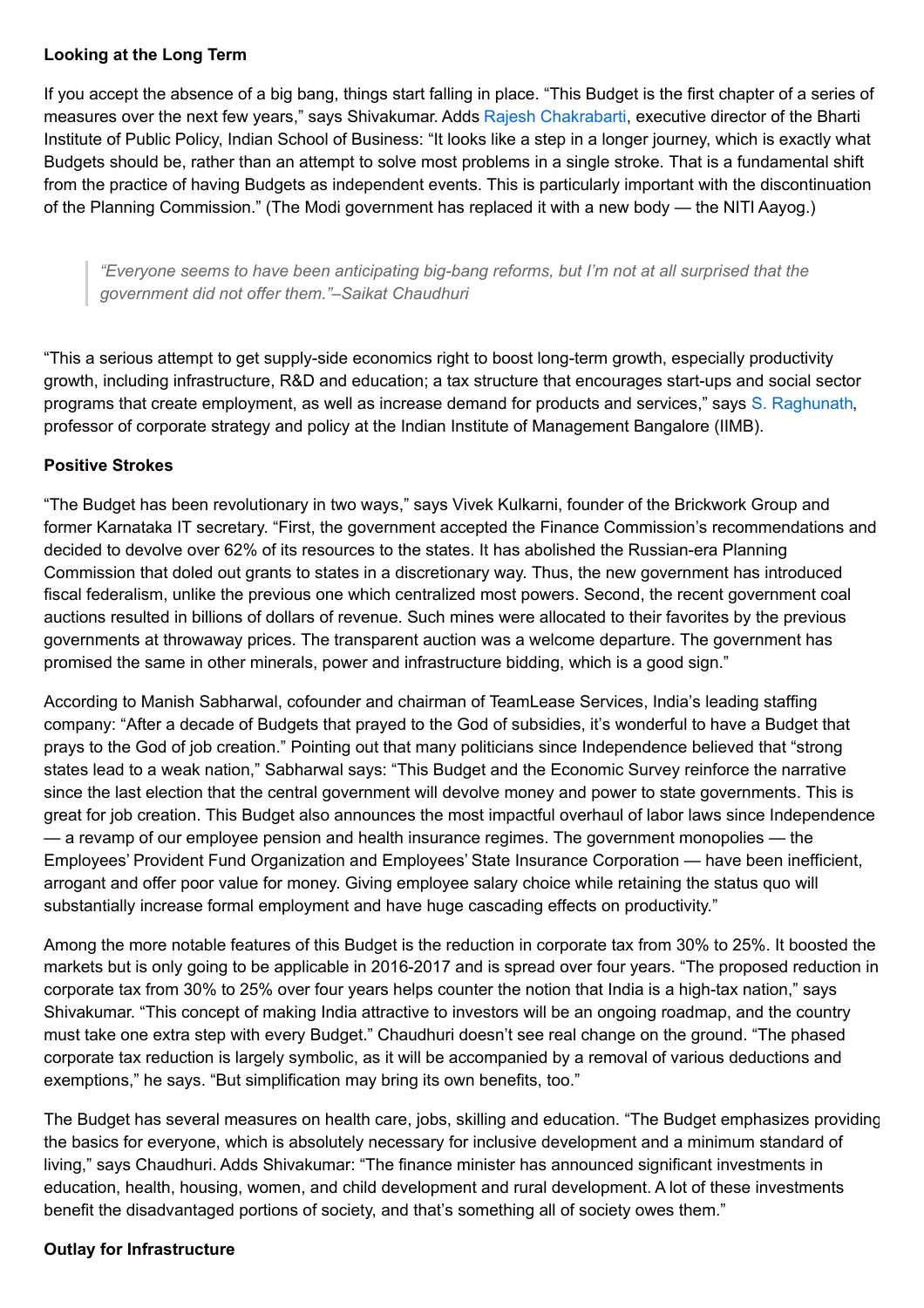The other measures to take note of, according to Chaudhuri, are: the large outlay for infrastructure ("consistent with the build-a-foundation-first type of approach"); the move towards securitizing gold ("it unlocks a huge source of potential funds"); the mention of entrepreneurial ecosystems and innovation ("I feel this is a baby step in the direction where India could go in being an innovation leader"); and the substantial target for privatizing public sector units.

"We believe the government's 2015-2016 fiscal deficit target hinges on its disinvestment target of \$6.4 billion," says a report by ICICI Securities, an e-brokerage. Privatization in India has always been a problem. Left parties have likened it to "selling the family silver." In previous years, the shortfall has ranged between 20% and 65%. In 2014-2015, Coal India's \$3.7 billion issue was pushed through with the domestic financial institutions taking up large stakes. The other big issue — a \$3 billion follow-up offer (FPO) from Oil & Natural Gas — may not be as lucky. The company's share price has dropped because of declining global oil prices. A back-of-the-envelope calculation shows that the FPO makes sense only if crude rises to \$70 a barrel. At the end of February, Brent crude was trading at less than \$50 a barrel.

Aron agrees that divestment is "going to become very important" for this government. "The government's projection of its deficit is based on revenues generated by an 8% or more GDP growth. This is not a trivial challenge. If GDP growth falls below 8%, the revenue deficit will balloon." Pointing out that there is a lot of money "left on the table" for the government to mop up via disinvestment, Aron notes: "There are several public sector undertakings ranging from coal to fertilizers and the perennial black hole of capital — Air India — that need to be privatized. The government can mop up significant capital without adding to the deficit by divesting in these enterprises." He adds: "There is another case, too, to make for divestment. From 2015-2016 onwards, about 62% of the total tax revenues collected [by the center and the states] will go to the states as opposed to about 55% now. With the increasing share of the states in the revenue collected, the government will need to both find alternative sources of capital as well contain its costs. There has never been a better time to divest.

"It looks like a step in a longer journey, which is exactly what Budgets should be, rather than an *attempt to solve most problems in a single stroke."–Rajesh Chakrabarti*

"The second benefit of divestment has to do with containing the government's variable expense," Aron continues. "Government spending on public enterprises in the case of loss-making entities can be greatly mitigated by transferring those entities of the public's P&L into private ownership. The public exchequer should not pay to subsidize a labor aristocracy that dips into the taxpayer's pocket as an entitlement. Even in the case of profitmaking enterprises, the government is better off transferring the low-performing (low returns on invested capital) PSUs into corporations."

#### **Attracting Foreign Investment**

What is in this Budget for the foreign investor? "The Budget is very positive for foreign companies and investors," says Ankur Bisen, senior vice-president, retail, at Technopak, a Delhi-based consultancy. "There is a clear thrust to develop the Indian bond market to international standards. Also, the Budget is focused on shoring up investments in roads, ports, shipbuilding, power and railways. These two points will make many foreign investors take note of India. Foreign companies that have interest in these areas will see positives in the next two-three years."

"Of note is the removal of the distinction between portfolio and direct foreign investors; this could pave the way for strategic investments by foreign entities in Indian firms and speed up growth," says Chaudhuri.

"The deferral of GAAR (the General Anti-Avoidance Rule) for two years is helpful for foreign investors, as are as the changes in tax rules pertaining to transfer pricing," says Raghunath. These were contentious issues and had put off many foreign investors. More importantly, Jaitley made it clear in his speech that "GAAR would apply prospectively to investments made on or after April 1, 2017″. The word "prospectively" — which is reflective of the government's thinking in other areas, too — has brought much cheer to foreign investors. Some of them, like